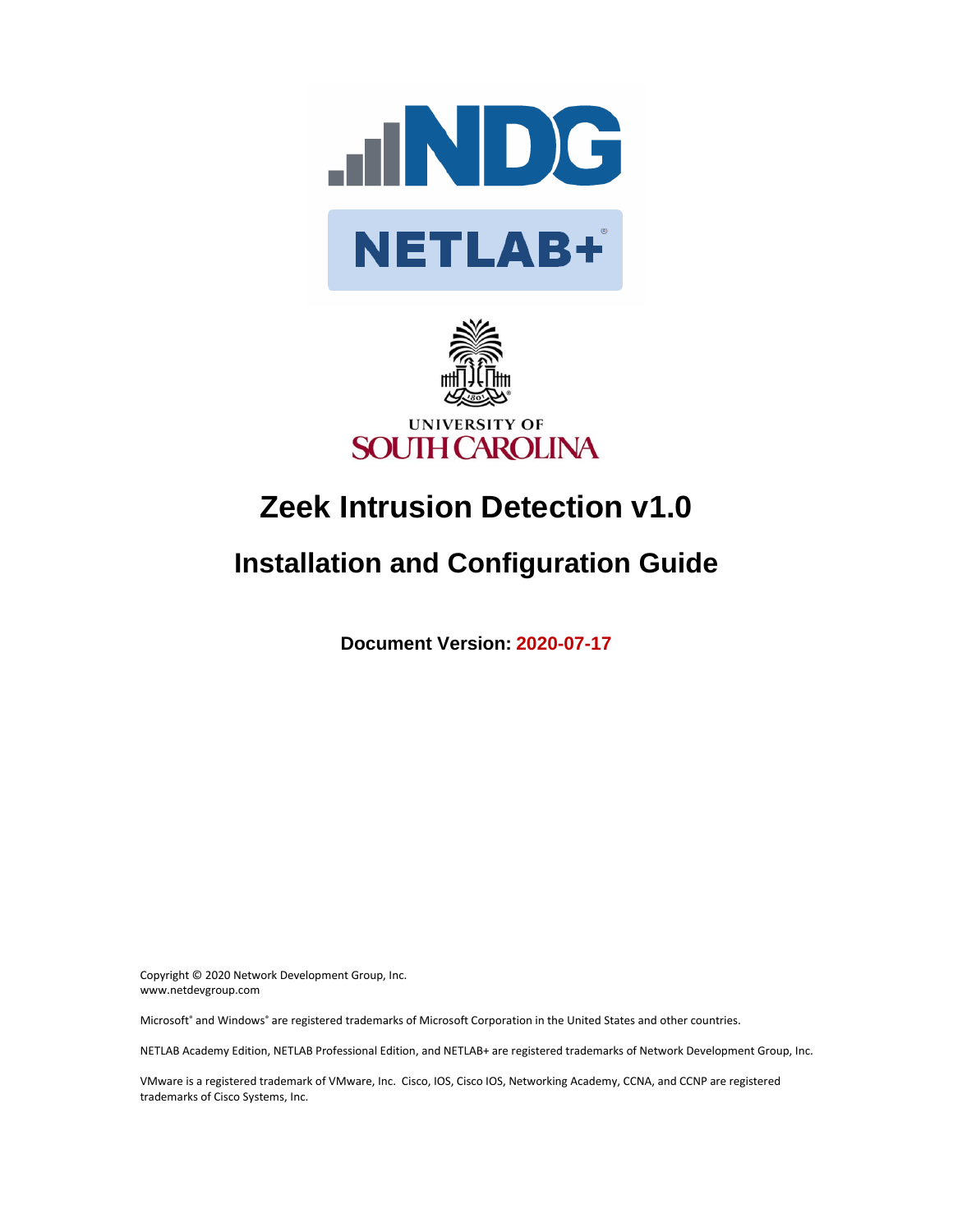

### **Contents**

| $\mathbf{1}$ |       |                                                      |  |  |  |  |
|--------------|-------|------------------------------------------------------|--|--|--|--|
|              | 1.1   |                                                      |  |  |  |  |
| 2            |       |                                                      |  |  |  |  |
|              | 2.1   |                                                      |  |  |  |  |
|              | 2.2   |                                                      |  |  |  |  |
|              | 2.3   |                                                      |  |  |  |  |
|              | 2.4   |                                                      |  |  |  |  |
|              | 2.5   |                                                      |  |  |  |  |
|              | 2.6   |                                                      |  |  |  |  |
|              | 2.7   |                                                      |  |  |  |  |
| $\mathbf{3}$ |       |                                                      |  |  |  |  |
|              | 3.1   |                                                      |  |  |  |  |
|              | 3.2   |                                                      |  |  |  |  |
| 4            |       |                                                      |  |  |  |  |
|              | 4.1   |                                                      |  |  |  |  |
|              |       | 4.1.1                                                |  |  |  |  |
|              | 4.2   |                                                      |  |  |  |  |
|              | 4.3   |                                                      |  |  |  |  |
|              | 4.3.1 |                                                      |  |  |  |  |
|              | 4.3.2 |                                                      |  |  |  |  |
|              | 4.3.3 |                                                      |  |  |  |  |
|              | 4.3.4 | Create Snapshots for the Master Virtual Machines  13 |  |  |  |  |
|              | 4.3.5 |                                                      |  |  |  |  |
| 5            |       |                                                      |  |  |  |  |
|              | 5.1   |                                                      |  |  |  |  |
|              | 5.2   |                                                      |  |  |  |  |
|              | 5.3   |                                                      |  |  |  |  |
|              | 5.4   |                                                      |  |  |  |  |
|              | 5.5   |                                                      |  |  |  |  |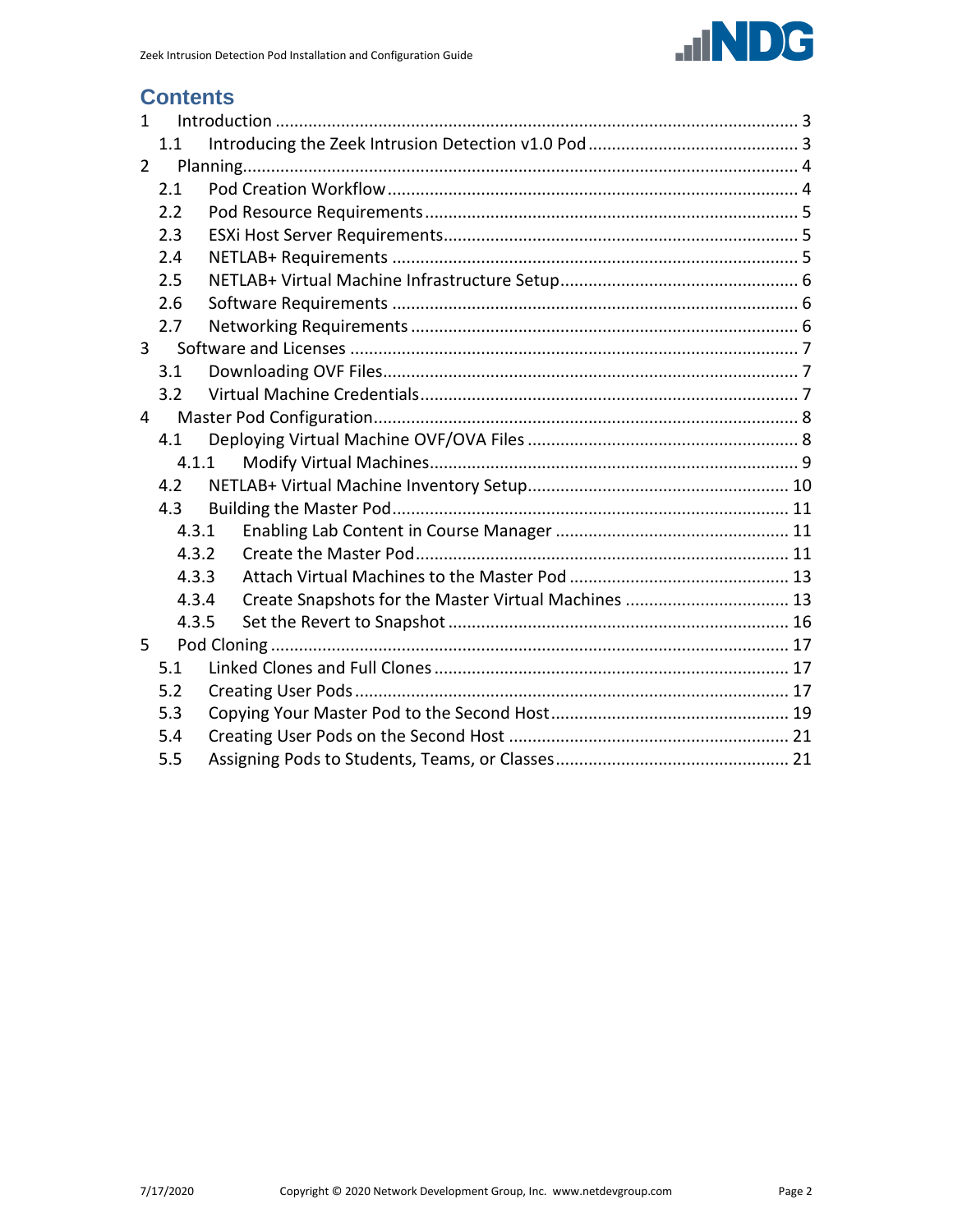

#### <span id="page-2-0"></span>**1 Introduction**

This document provides detailed guidance on performing the installation and configuration of the Zeek Intrusion Detection v1.0 pod on the *NETLAB+ VE* system.

#### <span id="page-2-1"></span>**1.1 Introducing the Zeek Intrusion Detection v1.0 Pod**

The *Zeek Intrusion Detection v1.0* pod is a 100% virtual machine pod consisting of one virtual machine. Linked together through virtual networking, the virtual machine provides the environment for a student or a team to perform the *Zeek Intrusion Detection v1.0* labs.

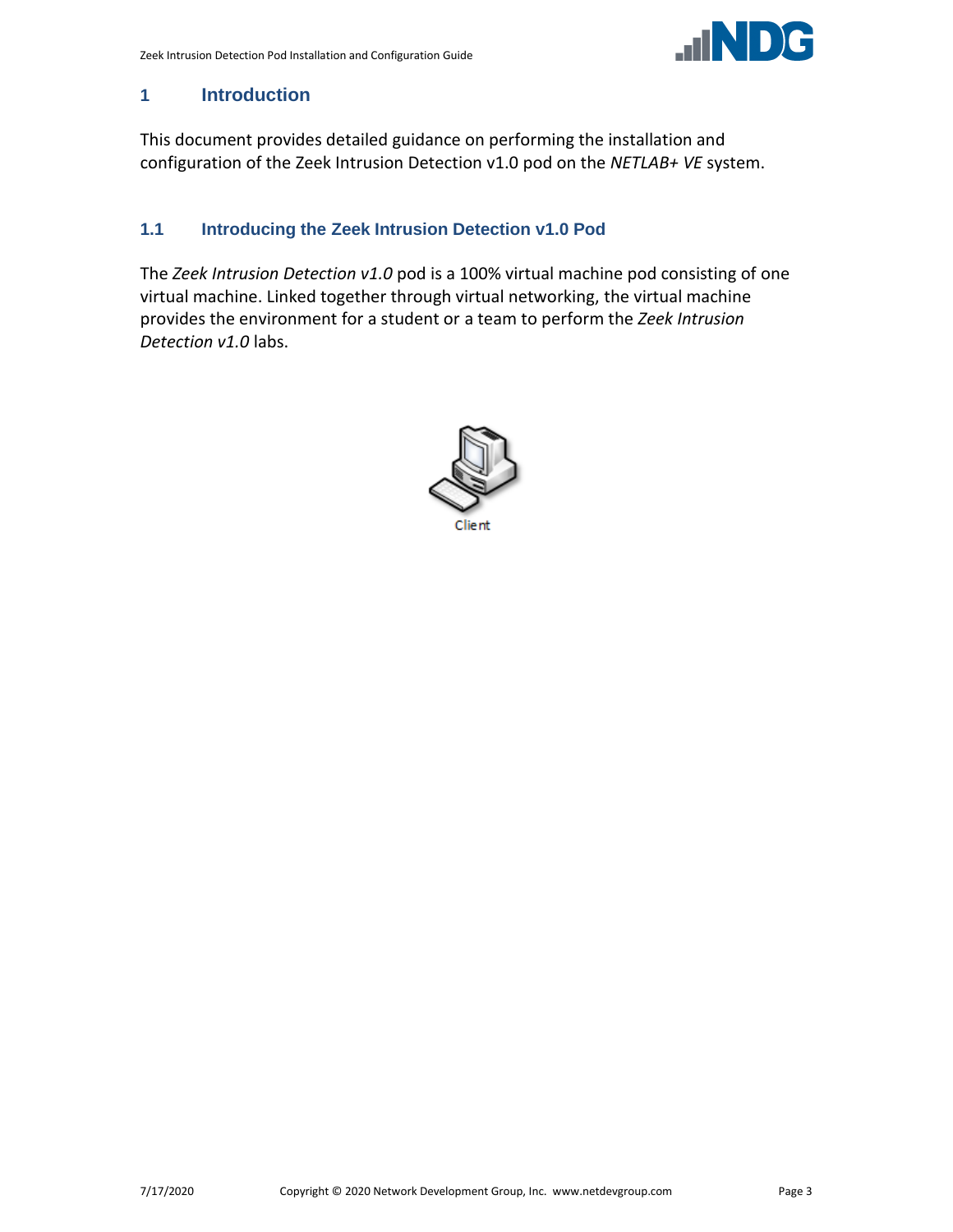

#### <span id="page-3-0"></span>**2 Planning**

This guide provides specific information pertinent to delivering the *Zeek Intrusion Detection v1.0* pod. The *[NETLAB+ Remote PC Guide Series](http://www.netdevgroup.com/support/documentation/netlabve/)* provides the prerequisite guidance for setting up your VMware infrastructure, including:

- An introduction to virtualization using *NETLAB+*
- Detailed setup instructions for standing up *VMware vCenter* and *VMware ESXi*
- Virtual machine and virtual pod management concepts using *NETLAB+*

This document assumes that you have set up virtual machine infrastructure in accordance with the *[NETLAB+ Remote PC Guide Series](http://www.netdevgroup.com/support/documentation/netlabve/)*. The planning information below refers to specific sections in the *Remote PC Guide* when applicable.

#### <span id="page-3-1"></span>**2.1 Pod Creation Workflow**

The following list is an overview of the pod setup process.

- 1. Obtain the master virtual machine images required for the master pod.
- 2. Deploy the master virtual machine images to your *VMware vCenter Appliance*.
	- a. Deploy virtual machines using **Thin Provisioning** to reduce storage consumption.
	- b. Make necessary adjustments to each virtual machine in the environment.
		- i. Insert/Verify manual **MAC** addresses.
		- ii. Change the default network to **SAFETY NET**.
		- iii. Any other configuration changes mentioned in this guide.
- 3. Import the deployed virtual machines to the *NETLAB+* **Virtual Machine Inventory**.
- 4. Activate or license the required software on each virtual machine when prompted.
- 5. Take a snapshot of each virtual machine in the master pod labeled **GOLDEN\_MASTER** after all configurations and licensing have taken effect. The *GOLDEN\_MASTER* snapshot is used to clone virtual machine images for the user pods.
- 6. Use the *NETLAB+* **Pod Cloning** feature to create student pods from the master pod.
- 7. If multiple hosts are used in the *NETLAB+* environment, make a **Full Clone** of the master pod on the initial host (Host A) to the subsequent host (Host B) and so on using the *NETLAB+* **Pod Cloning** feature.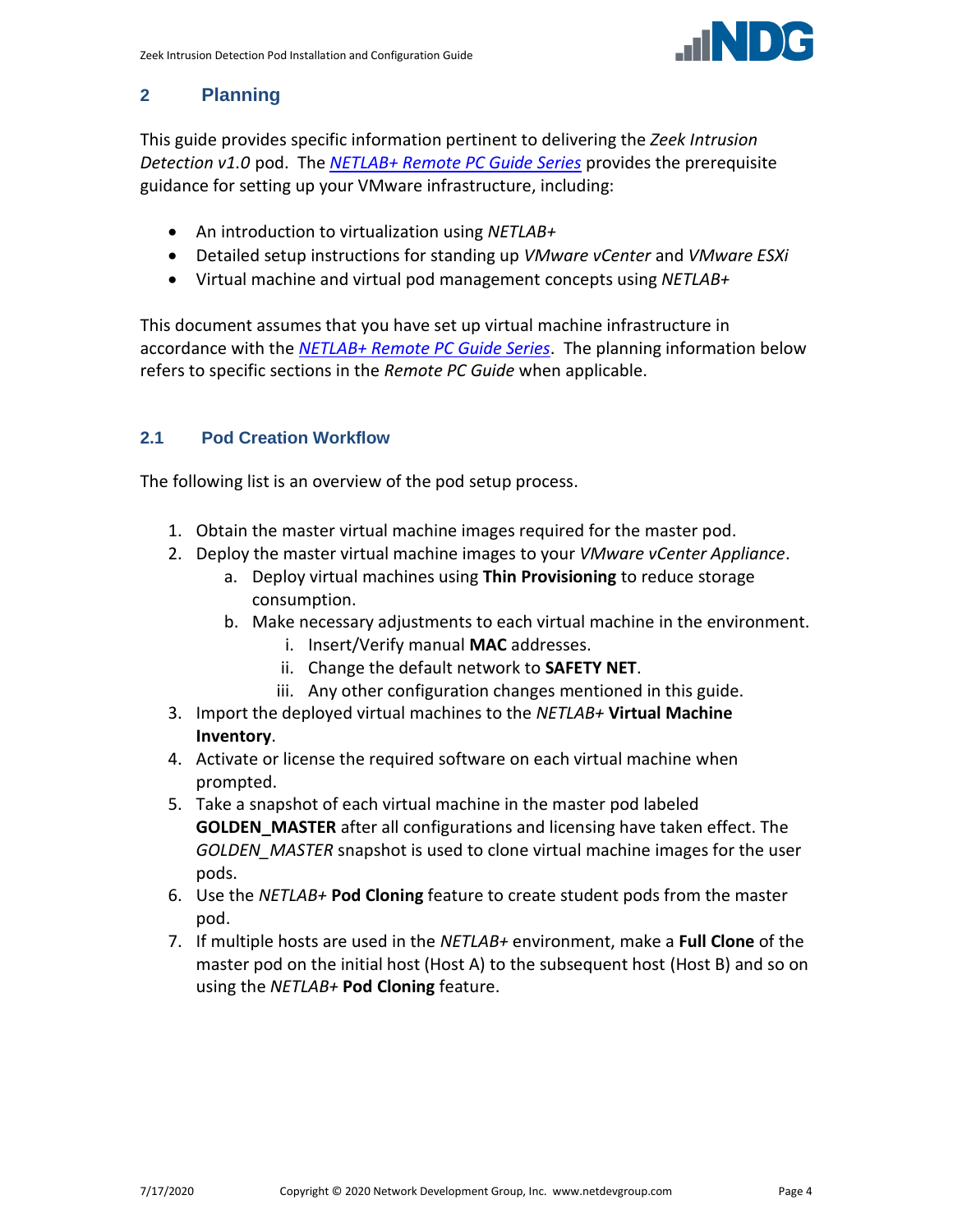

#### <span id="page-4-0"></span>**2.2 Pod Resource Requirements**

The *Zeek Intrusion Detection v1.0* course will consume 20 GB of storage per each master pod instance.

The following table provides details of the storage requirements for each of the virtual machines in the pod.

|                        |                | <b>Initial Master Pod</b> |
|------------------------|----------------|---------------------------|
| <b>Virtual Machine</b> | <b>OVF/OVA</b> | (Thin Provisioned)        |
| Client                 | 12 GB          | 20 GB                     |
| <b>Total</b>           | 12             | 20                        |

#### <span id="page-4-1"></span>**2.3 ESXi Host Server Requirements**

Please refer to the *NDG* website for specific *ESXi* host requirements to support virtual machine delivery: <https://www.netdevgroup.com/products/requirements/>

The deployment of the *Zeek Intrusion Detection v1.0* pod requires VMware ESXi version of **5.1** or greater.

The number of **active** pods that can be used simultaneously depends Please on the *NETLAB+* product license and the number of *VMware ESXi* host Note servers meeting the hardware requirements specifications.

For current *ESXi* server requirements and active pod count, refer to the following URL:

[http://www.netdevgroup.com/support/remote\\_pc.html#vm\\_host\\_server\\_specificati](http://www.netdevgroup.com/support/remote_pc.html#vm_host_server_specifications) [ons.](http://www.netdevgroup.com/support/remote_pc.html#vm_host_server_specifications)

#### <span id="page-4-2"></span>**2.4 NETLAB+ Requirements**

Installation of *Zeek Intrusion Detection v1.0* pods, as described in this guide, requires that you are running *NETLAB+ VE*.

Previous versions of *NETLAB+* do not support requirements for the *Zeek Intrusion Detection v1.0* course on the physical host servers.

Please refer to the *[NETLAB+ Remote PC Guide Series](https://www.netdevgroup.com/support/documentation/netlabve/)*.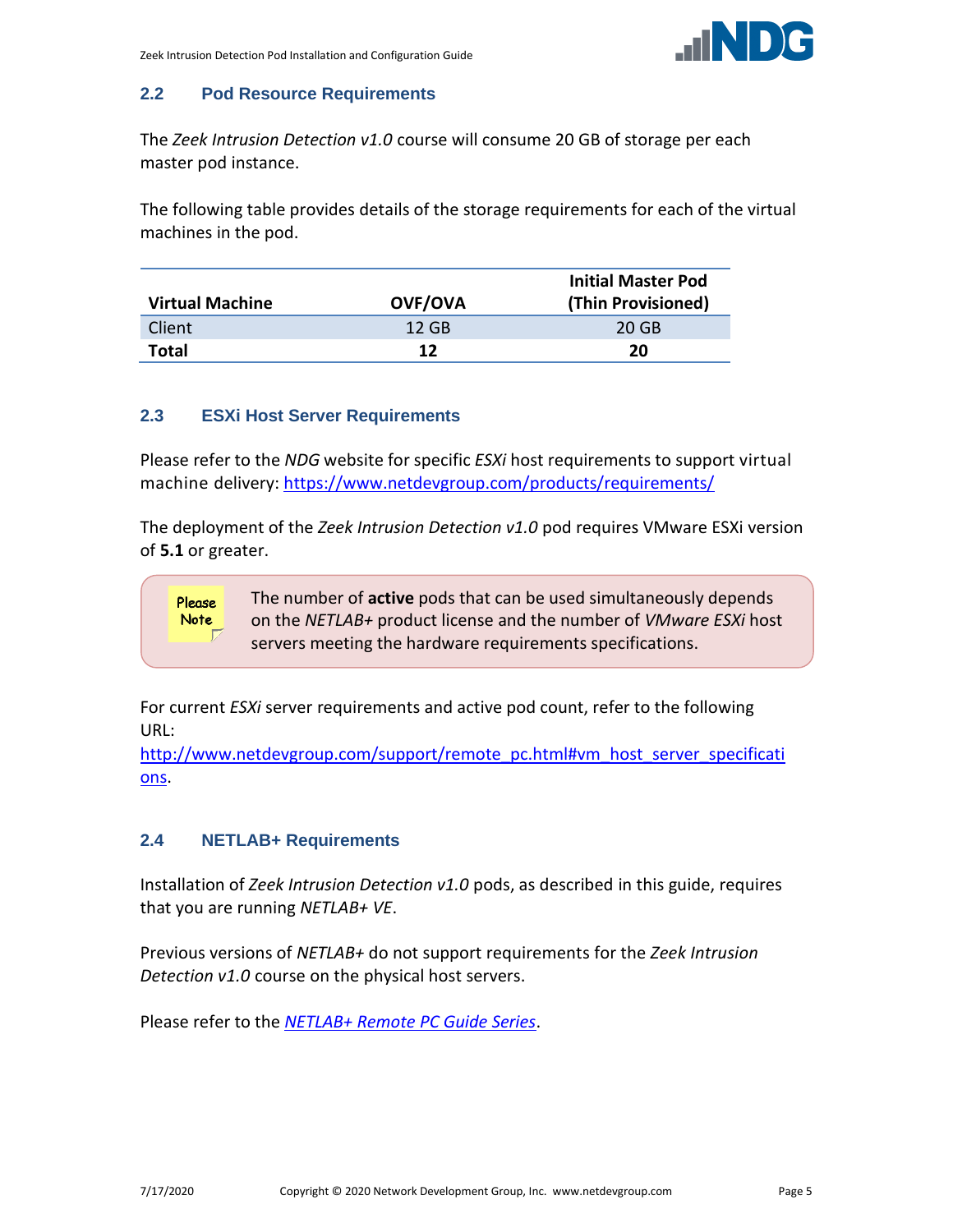

#### <span id="page-5-0"></span>**2.5 NETLAB+ Virtual Machine Infrastructure Setup**

The *NETLAB+ Virtual Machine Infrastructure* setup is described in the following sections of the *[NETLAB+ Remote PC Guide Series:](http://www.netdevgroup.com/support/documentation/netlabve/)*

- *Registering a Virtual Datacenter in NETLAB+*
- *Adding ESXi hosts in NETLAB+*
- *Proactive Resource Awareness*



#### <span id="page-5-1"></span>**2.6 Software Requirements**

For the purpose of software licensing, each virtual machine is treated as an individual machine, PC, or server. Please refer to the specific vendor license agreements (and educational discount programs, if applicable) to determine licensing requirements for your virtual machines' software, operating system, and applications.

The minimum virtual infrastructure software required for standing up this pod is in the following table.

| <b>Virtual Infrastructure Requirements</b> |     |  |  |  |
|--------------------------------------------|-----|--|--|--|
| <b>Software</b><br><b>Version</b>          |     |  |  |  |
| vSphere ESXi                               | 5.1 |  |  |  |
| vCenter Server                             | 5.1 |  |  |  |

Please refer to the *Software and Licenses* section regarding the software requirements for virtual machines in the pod.

#### <span id="page-5-2"></span>**2.7 Networking Requirements**

To accommodate the movement of large *VMs*, *OVF/OVAs*, and *ISO* disk images from one host to another, gigabit Ethernet or better connectivity is recommended to interconnect your *NETLAB+*, *vCenter Server* system and *ESXi* host systems.

The two standard networking models recommended to interconnect your servers are described in detail in the *Networking Models* section of the *[Remote PC Guide Series,](http://www.netdevgroup.com/support/documentation/NETLAB_Remote_PC_Guide_Vol_1_Introduction.pdf)  Volume 1 - [Introduction and Planning.](http://www.netdevgroup.com/support/documentation/NETLAB_Remote_PC_Guide_Vol_1_Introduction.pdf)*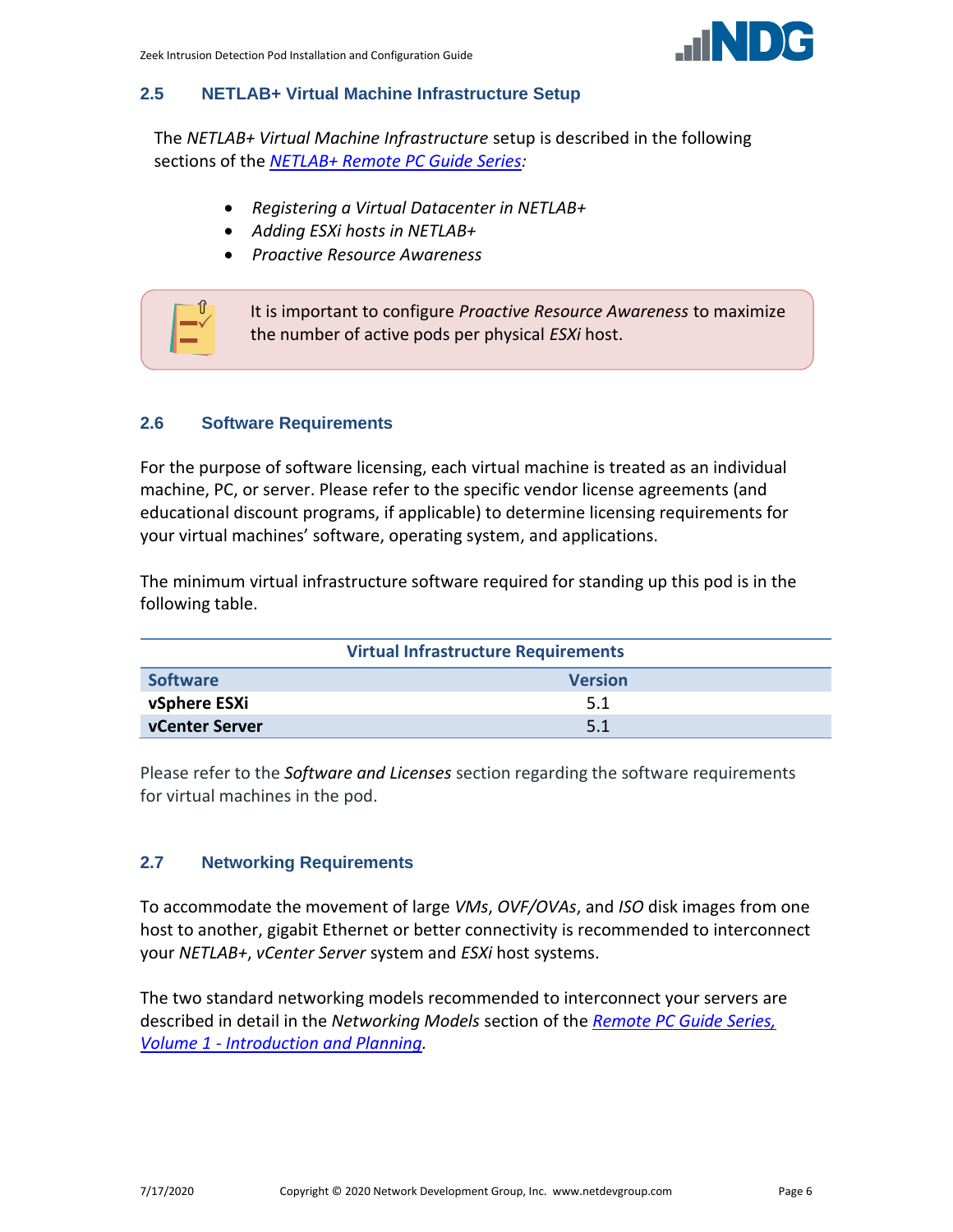

#### <span id="page-6-0"></span>**3 Software and Licenses**

#### <span id="page-6-1"></span>**3.1 Downloading OVF Files**

The virtual machines are made available as *Open Virtualization Format* (*OVF*) or *Open Virtualization Archive* (*OVA*) files. These files are available for download from *CSSIA*.

To request access to the preconfigured virtual machine templates from *CSSIA*:

- 1. Go to *the CSSIA Resources* page: <https://www.cssia.org/cssiaresources/>
- 2. Select **CSSIA VM Image Sharing Agreement**.
- 3. Complete and submit your access request by following the instructions on the request form.
- 4. *CSSIA* will provide, via email, password-protected download links. Access to the download links is provided only to customers who are current with their NETLAB+ support contract and are participants in the appropriate partner programs (*i.e., Cisco Networking Academy, VMware IT Academy, Red Hat Academy, and/or Palo Alto Networks*).
- 5. Once all virtual machines have been downloaded, they can be deployed following the steps in the appropriate pod installation guide. Each virtual machine is deployed individually.

#### <span id="page-6-2"></span>**3.2 Virtual Machine Credentials**

For your reference, the following table provides a list of the credentials for the systems in the pod:

| Machine       | User name | <b>Password</b> |
|---------------|-----------|-----------------|
| <b>Client</b> | zeek      | password        |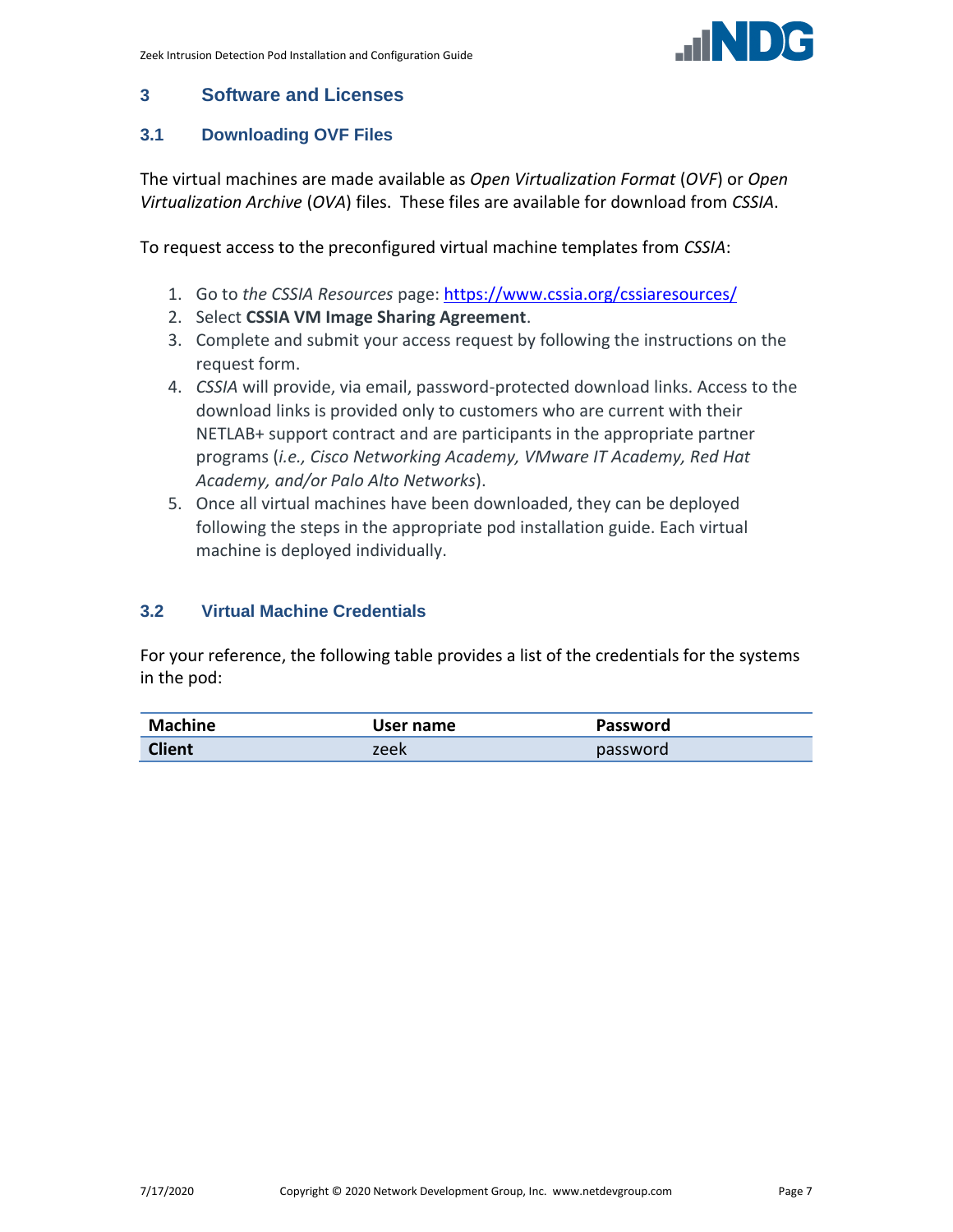

#### <span id="page-7-0"></span>**4 Master Pod Configuration**

#### <span id="page-7-1"></span>**4.1 Deploying Virtual Machine OVF/OVA Files**

Deploy on your host server the pod virtual machine *OVF*/*OVA* files you have downloaded.

- 1. Navigate to your **vSphere Client** using your management workstation, ensure that your downloaded *OVA/OVF* files are accessible on this machine, and then connect to your **vCenter Server**.
- 2. From the *vSphere Client* interface, navigate to **Hosts and Clusters**.
- 3. Right-click on the target **ESXi Host Server** and select **Deploy OVF Template**.
- 4. In the *Deploy OVF Template* window, on the *Select source* step, select the **Local File** radio button and click **Browse**.
- 5. Locate and select one of the VMs for the pod, click **Open**.



- 6. Verify that the VM information populates next to the *Browse* button and click **Next**.
- 7. On the *Review details* step, make sure to fill the checkbox for **Accept extra configuration options** (*if present*) and click **Next**.
- 8. On the *Select name and folder* step, change the name of the virtual machine to something that is easy to manage. You can use the names provided in the list below as names for the virtual machines if you do not have a set naming convention. Select the appropriate **datacenter** and click **Next**.

| <b>VM Name</b> | VM OS | <b>Virtual Machine Deployment Name</b> |
|----------------|-------|----------------------------------------|
| <b>Client</b>  | Linux | UofSC Zeek Master. Client              |

- 9. On the *Select Storage* step, choose the appropriate storage device and make sure that **Thin Provision** is selected. Click **Next**.
- 10. In the *Setup networks* section, select **SAFETY NET** as the destination and click **Next.**



If *SAFETY NET* is not available, refer to the *Create a Safe Staging Network* section in the *[Remote PC Guide Series](http://www.netdevgroup.com/support/documentation/NETLAB_Remote_PC_Guide_Vol_2_Installation.pdf) – Volume 2*.

- 11. In the *Ready to complete* section, make sure **Power on after deployment** is **unchecked** and confirm the settings. Click **Finish**.
- 12. *vCenter* will begin deploying the virtual machine. This may take some time depending on the speed of your connection, HDDs, etc.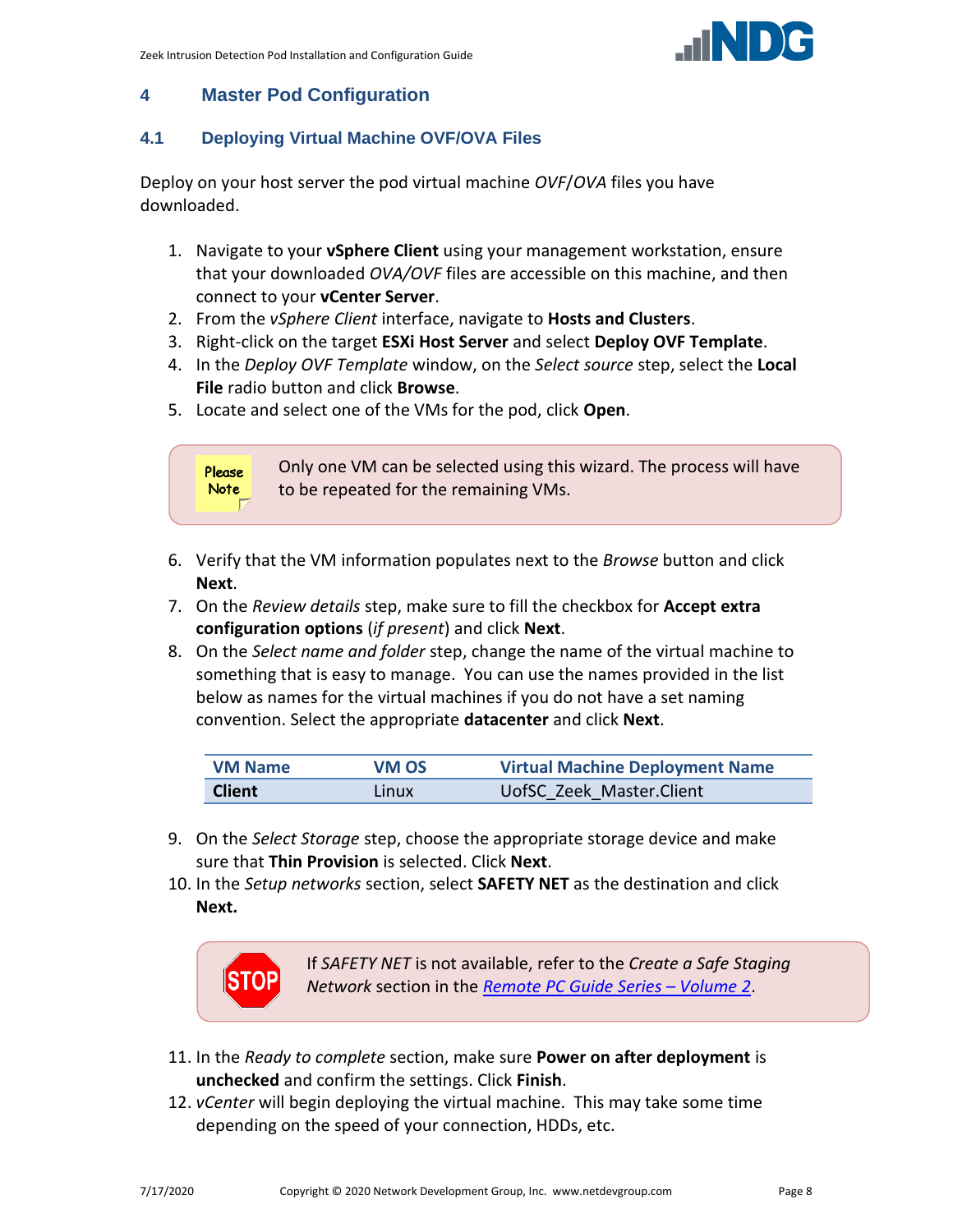

#### <span id="page-8-0"></span>**4.1.1 Modify Virtual Machines**

Once the virtual machines are imported onto the host, verify the configurations. The following steps will guide you through the process.

- 1. In the *vSphere Client* interface, right-click on the imported virtual machine and select **Edit Settings**.
- 2. For all the virtual machines, manually assign the *MAC* addresses for each *NIC*. The table below identifies the *MAC* addresses per *NIC*.

| <b>Virtual Machine</b> | <b>NIC</b> | <b>MAC</b>        |
|------------------------|------------|-------------------|
| <b>Client</b>          |            | 00:50:56:ae:6a:c9 |

|                          | <b>ADD NEW DEVICE</b>                                                                                          |
|--------------------------|----------------------------------------------------------------------------------------------------------------|
| > CPU                    | 2<br>$\bullet$<br>$\sim$                                                                                       |
| > Memory                 | 8<br>$GB \quad \lor$                                                                                           |
| > Hard disk 1            | 20<br>GB<br>$\sim$                                                                                             |
| > SCSI controller 0      | LSI Logic Parallel                                                                                             |
| $\vee$ Network adapter 1 | SAFETY NET $\vee$                                                                                              |
| Status                   | Connect At Power On                                                                                            |
| Adapter Type             | E1000                                                                                                          |
| <b>MAC Address</b>       | 00:50:56:ae:6a:c9<br>Manual                                                                                    |
| > CD/DVD drive 1         | Connect.<br>Client Device                                                                                      |
| > Video card             | Specify custom settings $\vee$                                                                                 |
| VMCI device              | Device on the virtual machine PCI bus that provides support for the<br>virtual machine communication interface |
| > Other                  | Additional Hardware                                                                                            |
|                          |                                                                                                                |
|                          |                                                                                                                |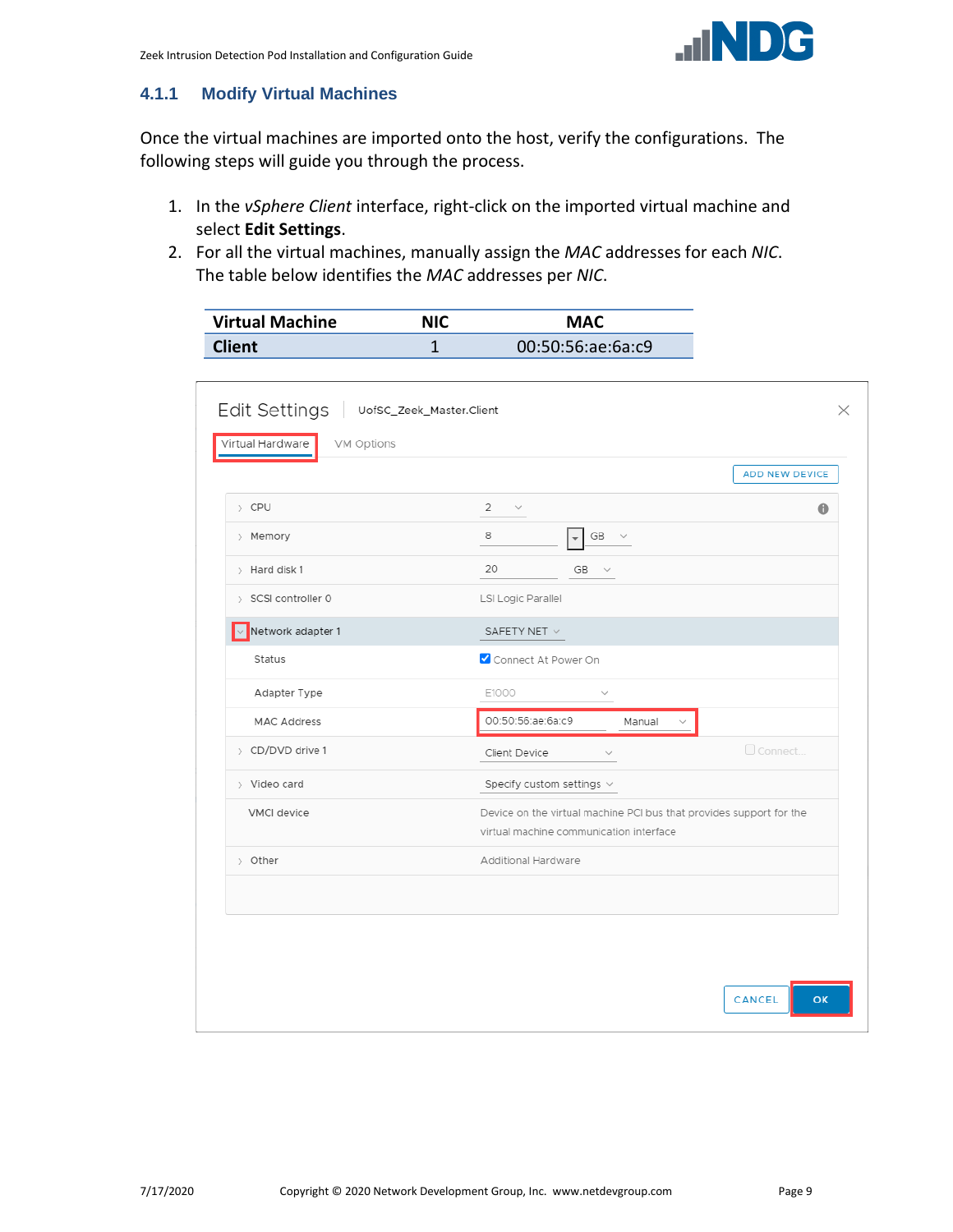

#### <span id="page-9-0"></span>**4.2 NETLAB+ Virtual Machine Inventory Setup**

This section will guide you in adding your templates to the *Virtual Machine Inventory* of your *NETLAB+ VE* system.

- 1. Log in to your *NETLAB+ VE* system using the administrator account.
- 2. Select the **Virtual Machine Infrastructure** icon.



3. Click the **Virtual Machine Inventory** icon.



**Virtual Machine Inventory** 

Import, clone, and manage the inventory of virtual machines to be used with NETLAB+.

4. Click the **Import Virtual Machines** button located at the bottom of the list.

Import Virtual Machines

- 5. Select the appropriate datacenter from the list where your master VMs reside.
- 6. Select the checkbox next to the virtual machines you had just deployed and click **Import Selected Virtual Machines**.

Import Selected Virtual Machines

- 7. When the *Configure VMs* window loads, you can set your virtual machine parameters.
	- a. Check the dropdown box for the correct operating system for each imported virtual machine.
	- b. Change *Role* to **Master** for each VM.
	- c. Add any comments for each virtual machine in the last column.



It is advised to leave the *Version* and *Build* numbers for reference when requesting *NDG* support.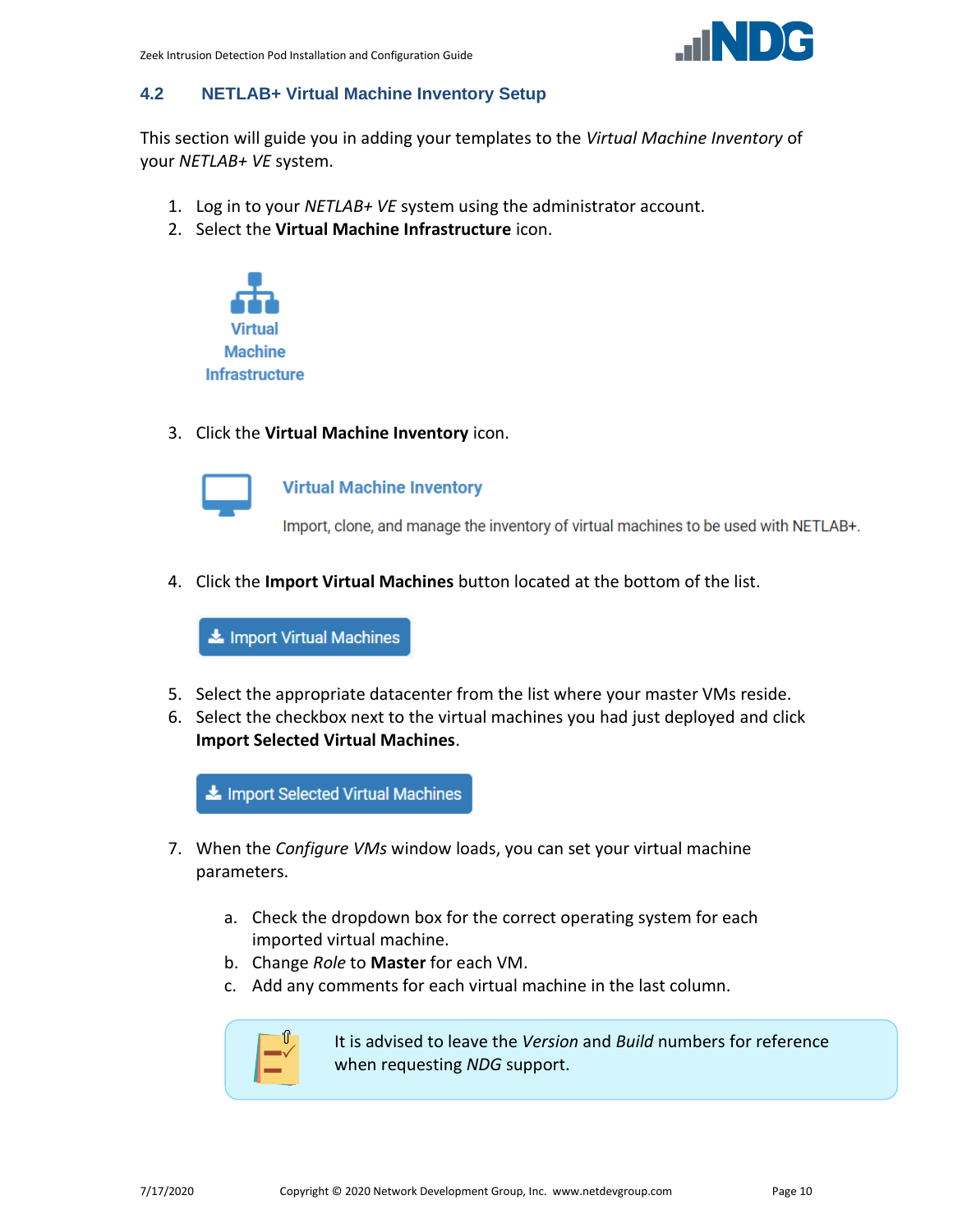

d. Verify your settings and click **Import (X) Virtual Machines** (notice the number in parenthesis is dynamic, depending on the amount of VMs selected).

Import (1) Virtual Machines

- e. Verify all *Import Statuses* report back with **OK** and then click on the **Dismiss** button.
- f. Verify that your virtual machines show up in the inventory.

For additional information, please refer to the *[NETLAB+ VE Administrator Guide](http://www.netdevgroup.com/support/documentation/netlabve/netlabve_administrator_guide.pdf#nameddest=virtual_machine_infrastructure)*.

#### <span id="page-10-0"></span>**4.3 Building the Master Pod**

This section will assist you in adding the *Zeek Intrusion Detection v1.0* pod to your *NETLAB+* system.

#### <span id="page-10-1"></span>**4.3.1 Enabling Lab Content in Course Manager**

Please refer to the *Course Manager* section *of the [NETLAB+ VE Administrator Guide](https://www.netdevgroup.com/support/documentation/netlabve/netlabve_administrator_guide.pdf#nameddest=course_manager)* on how to enable content. Please install the **UofSC - Zeek Intrusion Detection - v1.0** course.

#### <span id="page-10-2"></span>**4.3.2 Create the Master Pod**

- 1. Log into **NETLAB+ VE** with the *administrator* account.
- 2. Select the **Pods** icon.



3. Create a new pod by scrolling to the bottom and clicking the **Create New Pod** button.

**O** Create New Pod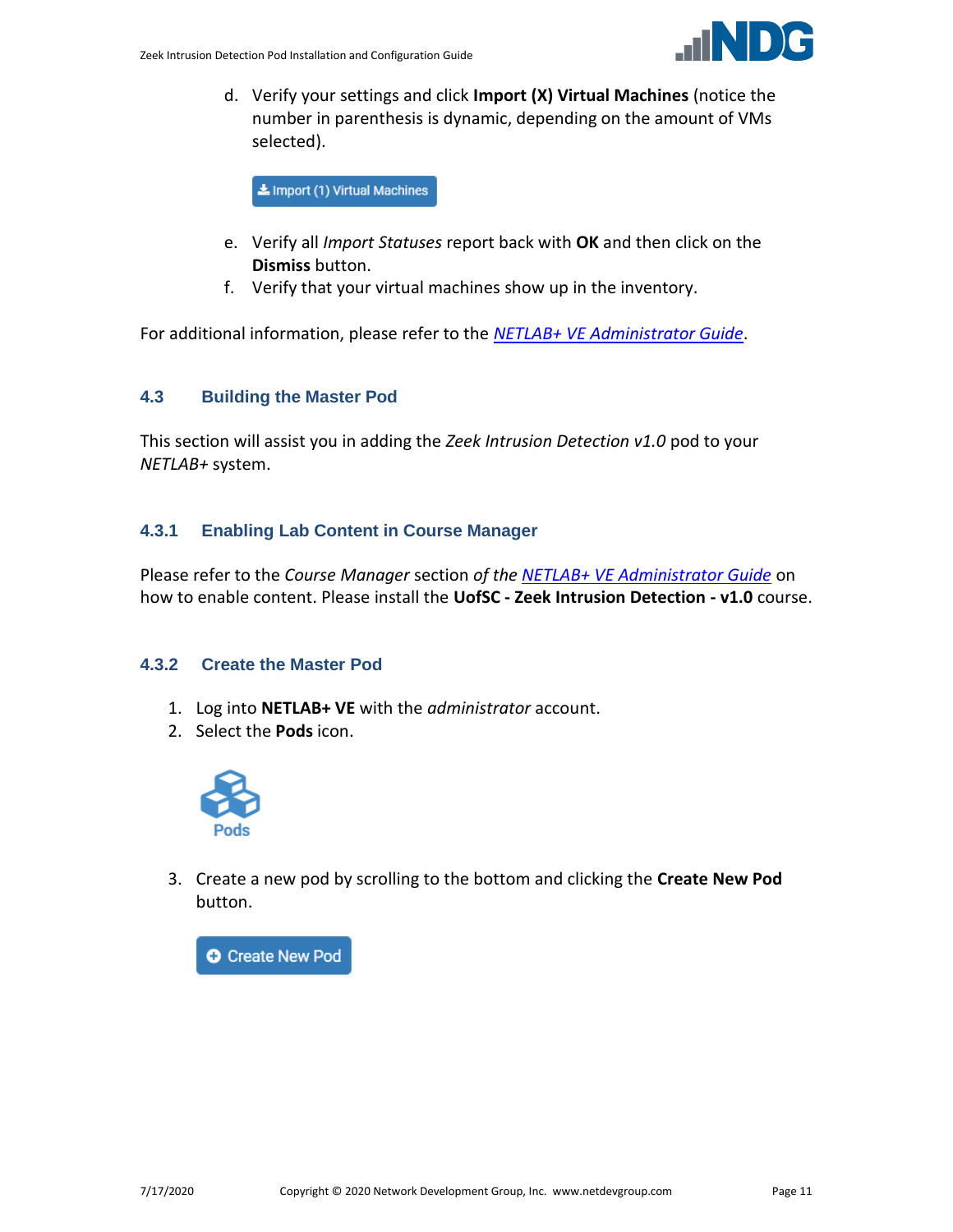

4. Then, click on the **UofSC Zeek Intrusion Detection** pod design from the list of installed pod types.

| <b>UNIVERSITY OF</b><br><b>SOUTH CAROLINA</b><br>Zeek Intrusion<br>Detection | <b>UofSC Zeek Intrusion Detection</b><br>The Zeek Intrusion Detection training prepares candidates with the knowledge in<br>understanding how to analyze network traffic for suspicious activity using the passive Zeek<br>open-source tool.<br>2020 Copyright (C) Network Development Group, Inc.<br>https://www.netdevgroup.com/support/tech_support.html |
|------------------------------------------------------------------------------|-------------------------------------------------------------------------------------------------------------------------------------------------------------------------------------------------------------------------------------------------------------------------------------------------------------------------------------------------------------|
|------------------------------------------------------------------------------|-------------------------------------------------------------------------------------------------------------------------------------------------------------------------------------------------------------------------------------------------------------------------------------------------------------------------------------------------------------|

5. On the *New Pod* window, input a value into the **Pod ID** and **Pod Name** fields. Click **Next**.

| & New Pod       |                                                                              |                                          |
|-----------------|------------------------------------------------------------------------------|------------------------------------------|
| <b>Pod Type</b> | <b>UNIVERSITY OF</b><br><b>SOUTH CAROLINA</b><br>Zeek Intrusion<br>Detection | <b>Used Pod IDs</b><br>5<br>10           |
| Pod ID          | 1000                                                                         | 11<br>12<br>1005                         |
| <b>Pod Name</b> | Zeek_H120_M1000                                                              | 1010<br>1015<br>$\overline{\phantom{a}}$ |
|                 |                                                                              |                                          |
|                 | $\Theta$ Help<br><b>O</b> Next                                               |                                          |

The *Pod ID* determines the order in which the pods will appear in the scheduler. It is best practice to use a block of sequential ID numbers for the *Pod Id* that allows for the number of pods you are going to install.

The *Pod Name* identifies the pod and is unique per pod. Here we used the name of the lab set or course in a shortened form along with a host identifier (H120), the type and number of the pod (M1000).

6. To finalize the wizard, click **OK**.

For additional information, please refer to the *NETLAB+ VE [Administrator Guide](http://www.netdevgroup.com/support/documentation/netlabve/netlabve_administrator_guide.pdf)*.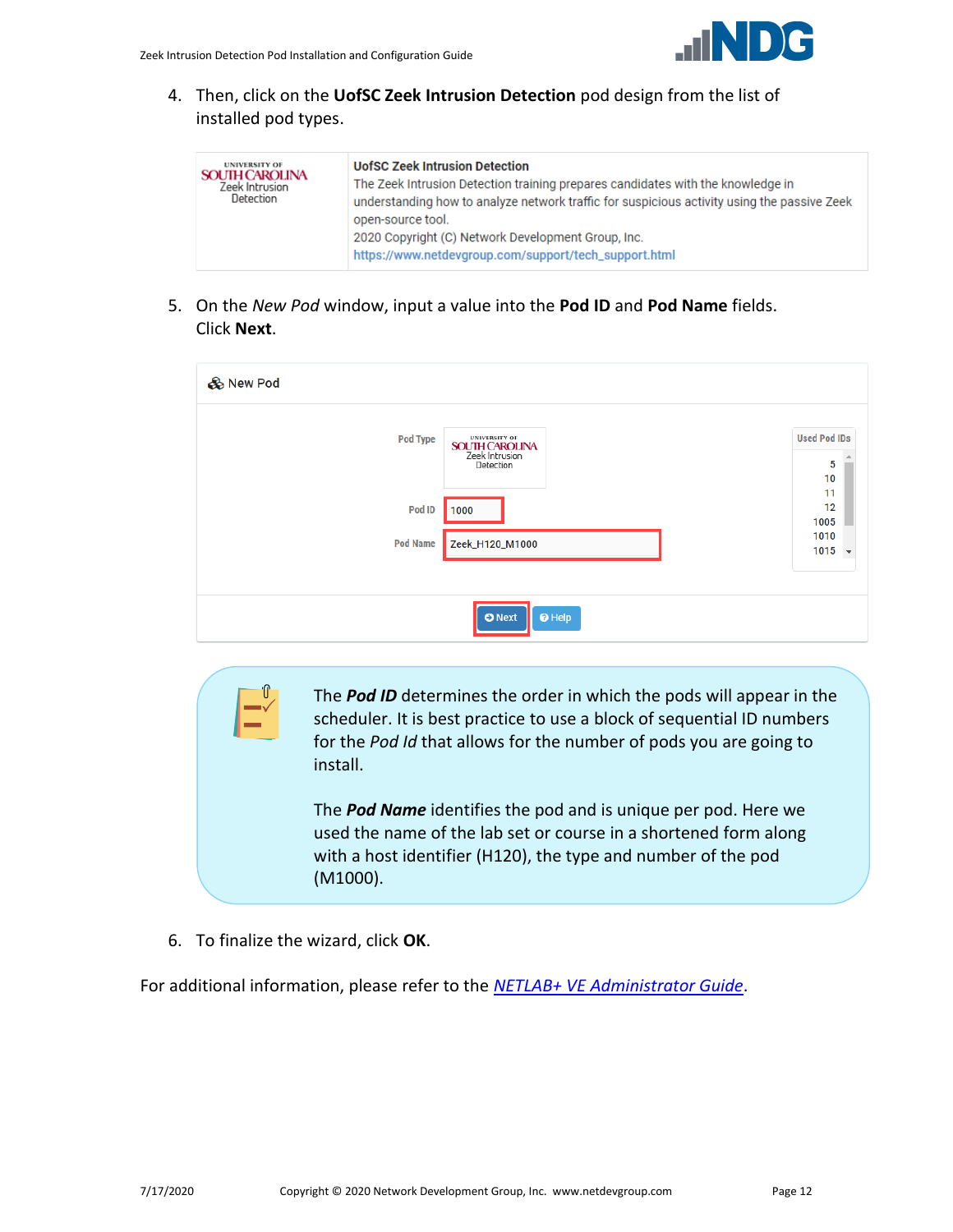

#### <span id="page-12-0"></span>**4.3.3 Attach Virtual Machines to the Master Pod**

Update the master pod to associate the virtual machines with the newly created pod.

1. Select the **Zeek Intrusion Detection v1.0** master pod from the pod list.



2. Click on the **Action** dropdown next to the virtual machine you are about to assign and select **Attach VM**.

| Remote PC 1      |                |                    |                                                          |                |                                      |                          |  |
|------------------|----------------|--------------------|----------------------------------------------------------|----------------|--------------------------------------|--------------------------|--|
|                  | <b>PC Name</b> | <b>VM</b>          | <b>Operating System</b>                                  | <b>VM Role</b> | <b>Runtime Host</b>                  | <b>Action</b>            |  |
|                  | Client         | <b>ABSENT</b>      |                                                          |                |                                      | $\overline{\phantom{a}}$ |  |
| <b>O</b> Dismiss | Pod Settings   | <b>图 Clone Pod</b> | <b>△</b> Configure Pod ACL<br><b>簡 View Reservations</b> |                | <b>♦ Settings</b>                    |                          |  |
|                  |                |                    |                                                          |                | <b>O</b> Attach VM<br>Remove VM From |                          |  |
|                  |                |                    |                                                          |                | <b>o</b> Snapshots                   |                          |  |

3. Select the corresponding virtual machine from the inventory list.

| $\Box$ Client (select virtual machine) | Search                       |           |                   |                                            |
|----------------------------------------|------------------------------|-----------|-------------------|--------------------------------------------|
| <b>Virtual Machine Name</b>            | ≙<br><b>Operating System</b> | Role<br>≑ | <b>Datacenter</b> | $\Rightarrow$<br><b>Runtime Host/Group</b> |
| UofSC_Zeek_Master.Client               | Linux                        | Master    | ContDevStage01    | 172.30.10.80                               |
| Showing 1 to 1 of 1 items              |                              |           |                   |                                            |

4. Click **OK** to confirm the VM attachment.

#### <span id="page-12-1"></span>**4.3.4 Create Snapshots for the Master Virtual Machines**

In order to proceed with pod cloning, snapshots must be created on each of the pod's virtual machines.

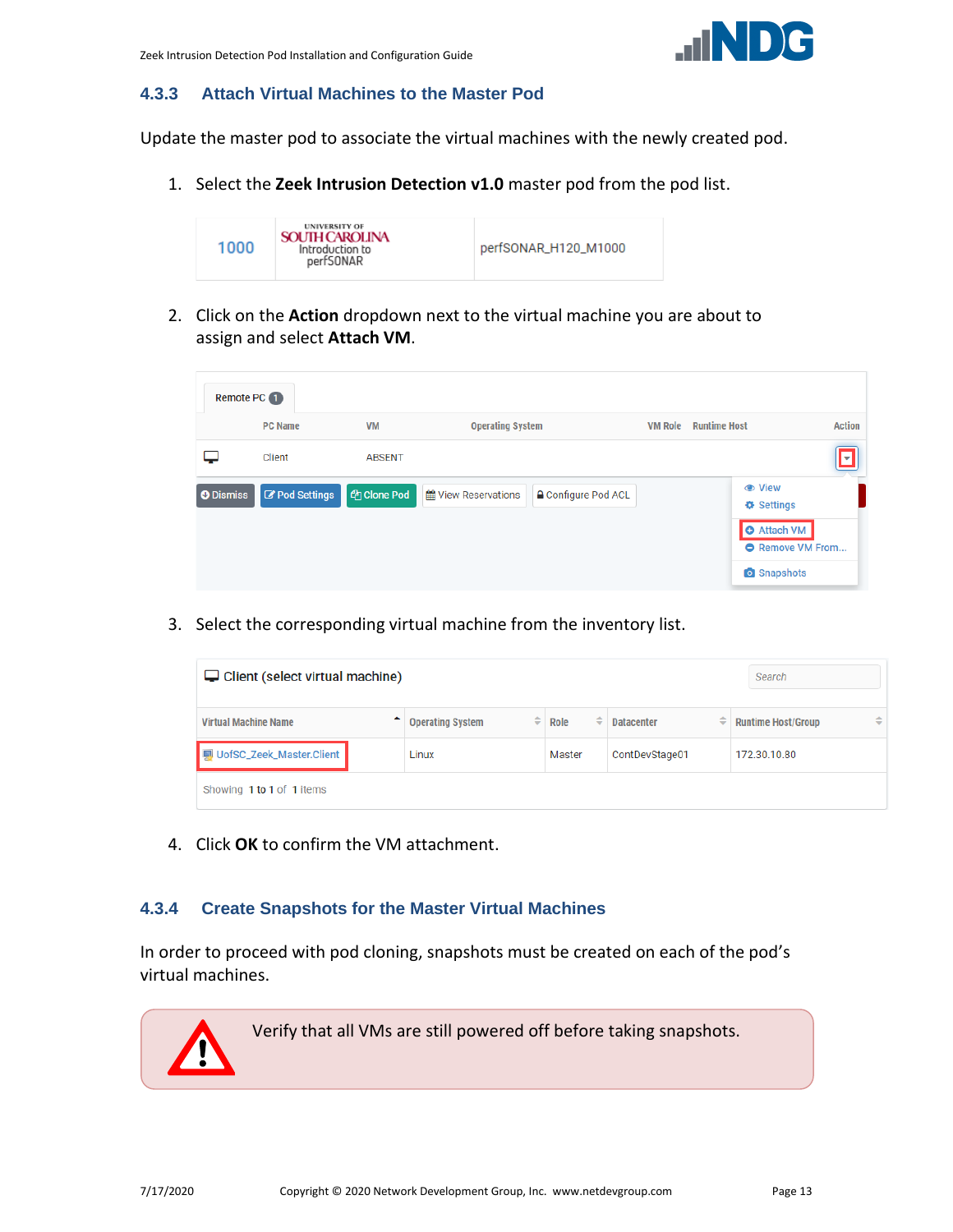1. Make sure to view the **Zeek Intrusion Detection v1.0** master pod you just assigned machines to. In the pod view, click on the dropdown menu option underneath the *Action* column for a specific VM and select **Snapshots**.

|                  | Remote PC 1           |                          |                            |                            |                                                                                          |  |  |  |
|------------------|-----------------------|--------------------------|----------------------------|----------------------------|------------------------------------------------------------------------------------------|--|--|--|
|                  | <b>PC Name</b>        | <b>VM</b>                | <b>Operating System</b>    | <b>VM Role</b>             | <b>Action</b><br><b>Runtime Host</b>                                                     |  |  |  |
| ۵                | Client                | UofSC_Zeek_Master.Client | Linux                      |                            | MASTER 172.30.10.80<br>ıт                                                                |  |  |  |
| <b>O</b> Dismiss | <b>Z</b> Pod Settings | <b>4</b> Clone Pod       | <b>M</b> View Reservations | <b>A</b> Configure Pod ACL | <b>♦ Settings</b><br><b>O</b> Attach VM<br><b>A</b> Remove VM From<br><b>O</b> Snapshots |  |  |  |

2. In the *Snapshot Manager* window, click on the **Take** button. This will take a snapshot of the current state of the virtual machine.

| <b>Snapshot Manager</b>           |                                                    |
|-----------------------------------|----------------------------------------------------|
| 白 層<br>You Are Here!<br>◉         | Name:<br><b>Description:</b>                       |
| ř                                 |                                                    |
| $\overline{B}$ Take<br>Delete All | <b>⊙</b> Go To<br><b>B</b> Delete<br><b>B</b> Edit |
| <b>O</b> Dismiss                  |                                                    |



Any changes made after this will require a new snapshot or those changes will not reflect in the reset state of the pod or its clones.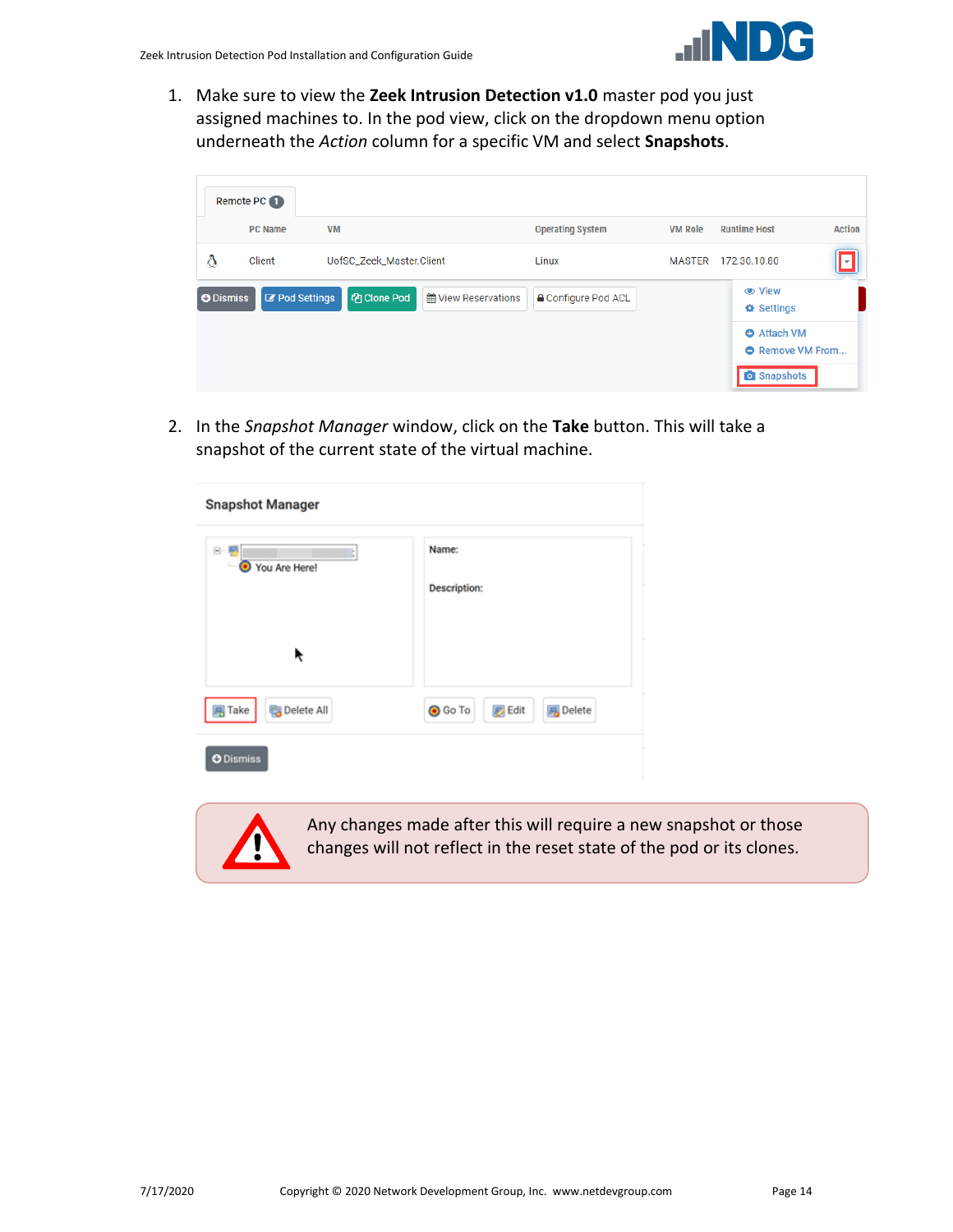3. In the *Take Snapshot* window, type GOLDEN\_MASTER into the *Name* text field, or you may choose another naming convention as long as it is consistent for easy management. Click **OK**.

| <b>Take Snapshot</b> |   |
|----------------------|---|
| Name:                |   |
| <b>GOLDEN_MASTER</b> |   |
| <b>Description:</b>  |   |
|                      |   |
|                      | i |
| OK<br>Cancel         |   |



It is recommended to use *GOLDEN\_MASTER* as the snapshot name when working with normalized pod types.

4. In the *Snapshot Manager* window, notice the snapshot is created. Click the **Dismiss** button.

| <b>Snapshot Manager</b>                   |                                                      |
|-------------------------------------------|------------------------------------------------------|
| Ė.<br>GOLDEN_MASTER<br>Θ<br>You Are Here! | Name:<br><b>GOLDEN_MASTER</b><br><b>Description:</b> |
| <b>B</b> Delete All<br><b>马 Take</b>      | <b>Edit</b><br><b>風</b> Delete<br><b>O</b> Go To     |
| <b>O</b> Dismiss                          |                                                      |

At this point it is good to verify that you have only one snapshot on the virtual machine. Multiple snapshots increase the likelihood of having problems, especially if the snapshots are named the same. Also, the more snapshots a virtual machine has, the slower the performance and the more drive space is used.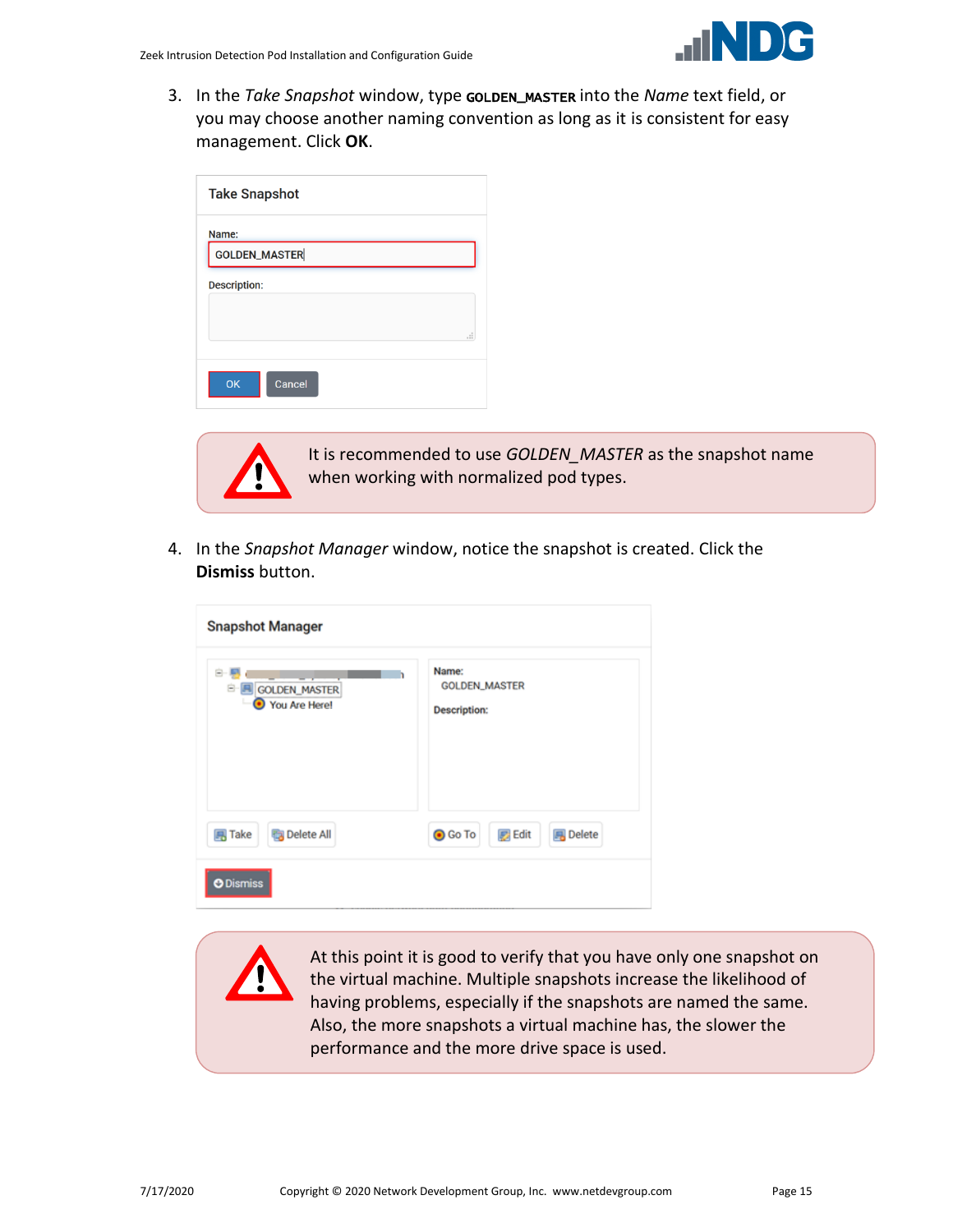

#### <span id="page-15-0"></span>**4.3.5 Set the Revert to Snapshot**

1. Make sure to view the **Zeek Intrusion Detection v1.0** master pod you just created snapshots for. In the pod view, click on the dropdown menu option underneath the *Action* column and select **Settings**.

|   | Remote PC 1                               |                          |                            |                            |                |                                                                                                       |               |
|---|-------------------------------------------|--------------------------|----------------------------|----------------------------|----------------|-------------------------------------------------------------------------------------------------------|---------------|
|   | <b>PC Name</b>                            | <b>VM</b>                |                            | <b>Operating System</b>    | <b>VM Role</b> | <b>Runtime Host</b>                                                                                   | <b>Action</b> |
| Δ | Client                                    | UofSC_Zeek_Master.Client |                            | Linux                      | <b>MASTER</b>  | 172.30.10.80                                                                                          | lм            |
|   | <b>Z</b> Pod Settings<br><b>O</b> Dismiss | <b>图 Clone Pod</b>       | <b>单 View Reservations</b> | <b>≙</b> Configure Pod ACL |                | <b><math>≩</math></b> Settings<br><b>O</b> Attach VM<br><b>O</b> Remove VM From<br><b>O</b> Snapshots |               |

2. In the virtual machine's *Settings* window, click on the *Revert to Snapshot* dropdown and select **GOLDEN\_MASTER** and then click the **Submit** button.



This sets the snapshot on the virtual machine that will get reverted to each time the pod is scheduled.

| <b>Client Settings</b><br>₩   |                                                                                                                                                                                                                             |  |
|-------------------------------|-----------------------------------------------------------------------------------------------------------------------------------------------------------------------------------------------------------------------------|--|
| <b>PC Name</b>                | Client                                                                                                                                                                                                                      |  |
| <b>PC Type</b>                | <b>Virtual Machine</b><br>$\overline{\phantom{a}}$                                                                                                                                                                          |  |
| <b>Datacenter</b>             | ContDevStage01<br>$\overline{\phantom{a}}$                                                                                                                                                                                  |  |
| <b>Virtual Machine</b>        | UofSC_Zeek_Master.Client<br>$\overline{\phantom{a}}$                                                                                                                                                                        |  |
| Role                          | <b>Master</b>                                                                                                                                                                                                               |  |
| <b>Revert to Snapshot</b>     | <b>GOLDEN_MASTER</b>                                                                                                                                                                                                        |  |
| <b>Shutdown Preference</b>    | <b>Graceful Shutdown</b><br>v                                                                                                                                                                                               |  |
| <b>Guest Operating System</b> | Linux<br>$\overline{\phantom{a}}$                                                                                                                                                                                           |  |
| <b>Options</b>                | $\vee$ enable remote display auto-configuration<br>$\vee$ enable network auto-configuration<br>$\blacktriangleright$ enable advanced setting auto-configuration<br>enable minimum requirements verification<br>$\checkmark$ |  |
|                               | Submit<br><b>8</b> Cancel<br><sup>O</sup> Help                                                                                                                                                                              |  |

3. Click **OK** to confirm.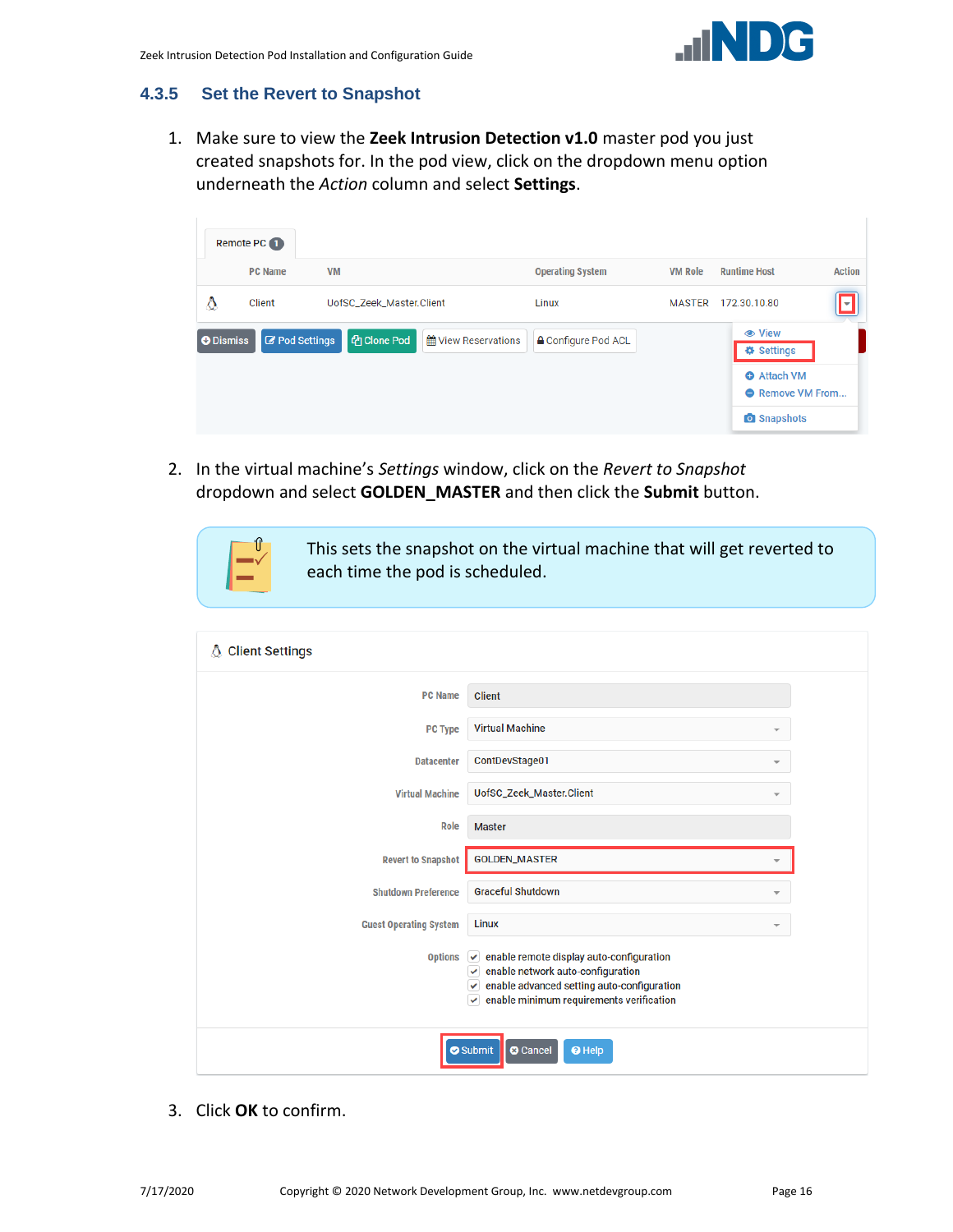

#### <span id="page-16-0"></span>**5 Pod Cloning**

This section will help you create multiple student pods. The following sections describe the *NETLAB+* pod cloning feature used to create student pods on one or two host systems.

#### <span id="page-16-1"></span>**5.1 Linked Clones and Full Clones**

*NETLAB+* can create *linked clones* or *full clones*.

A **linked clone** (or linked virtual machine) is a virtual machine that shares virtual disks with the parent (or master) virtual machine in an ongoing manner. This conserves disk space and allows multiple virtual machines to use the same software installation. Linked clones can be created very quickly because most of the disk is shared with the parent VM.

A **full clone** is an independent copy of a virtual machine that shares nothing with the parent virtual machine after the cloning operation. Ongoing operation of a full clone is entirely separate from the parent virtual machine.

#### <span id="page-16-2"></span>**5.2 Creating User Pods**

The following section describes how to create user pods on the same *VMware Host* system that holds your master pod's virtual machines. In this scenario, we will create linked virtual machines using the *NETLAB+* pod cloning utility.

- 1. Log in to **NETLAB+ VE** with the *administrator* account.
- 2. Select the **Pods** icon.



- 3. Click on your master pod.
- 4. Make sure the pod is offline by selecting **Take Pod Offline**.
- 5. Click the **Clone Pod** button to create a new pod-based on the settings and snapshots of this pod.



6. Input a new ID value into the **New Pod ID** field. It is advised to keep the pods in numerical order. If the pod IDs are not in numerical order, they will not show up in the scheduler in numerical order. Click **Next**.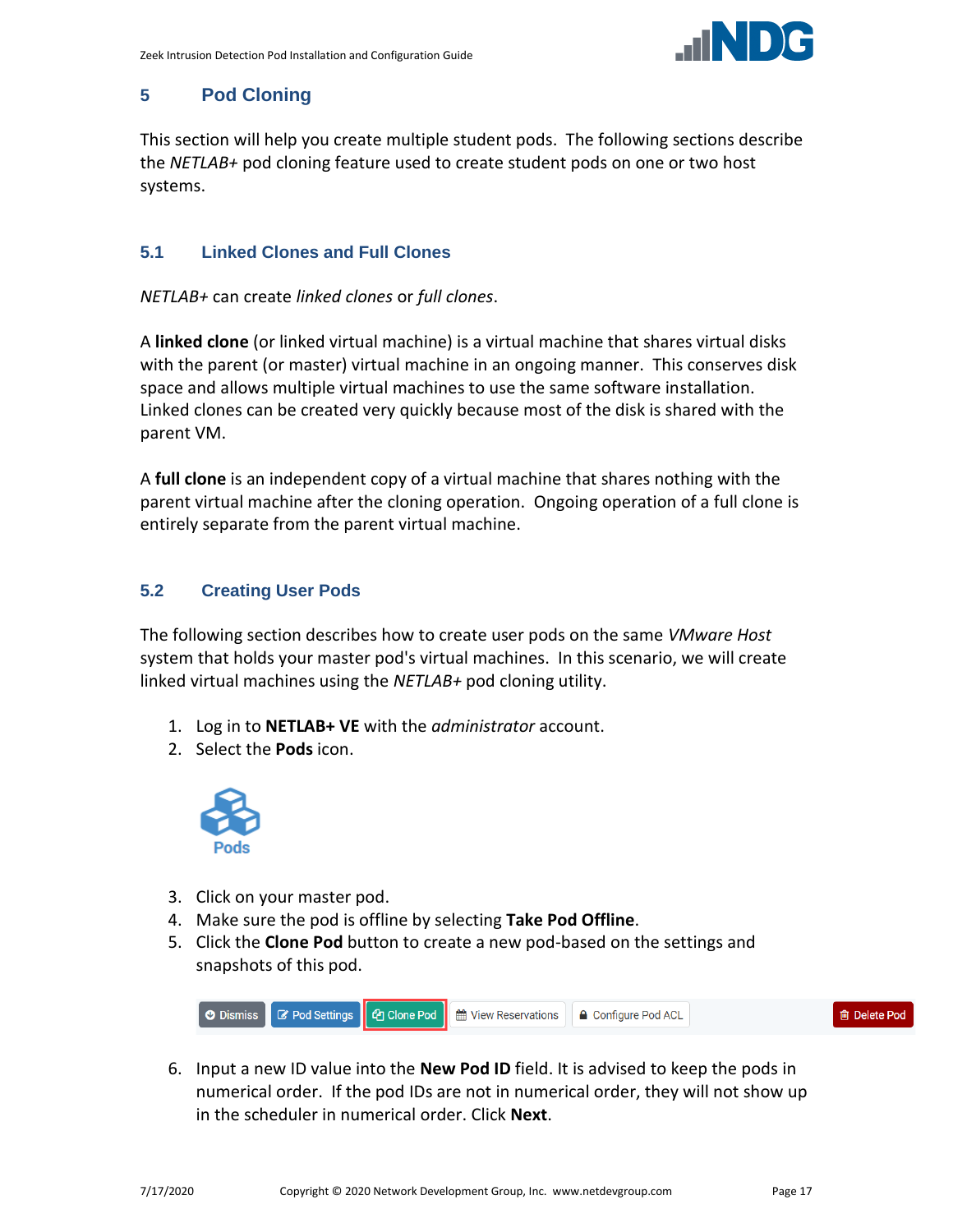

7. Enter a name for the cloned pod into the **New Pod Name** field. For example, **Zeek\_H120\_S1001**. Click **Next**.

|  | T |
|--|---|
|  |   |
|  |   |

The *Pod Name* identifies the pod and is unique per pod. Here we used the name of the lab set or course in a shortened form along with a host identifier (H120), the type and number of the pod (S1001).

8. When the action has finished processing, you are presented with a settings screen. Notice each VM has its own tab. Go through each tab and verify the following:

*Source Virtual Machine*:

a. *From Snapshot* should be set to the **GOLDEN\_MASTER** snapshot you created previously.

*Target Virtual Machine*:

- a. For *Type*, verify that **Linked** is selected.
- b. For *Role*, verify that the **Normal** role is selected.
- c. For *Take Snapshot*, verify that **GOLDEN\_MASTER** is inputted.

| <b>Source Virtual Machine</b><br><b>Target Virtual Machine</b><br>UofSC_Zeek_Master.Client<br><b>VM Name</b><br><b>VM Name</b><br>Zeek_H120_S1001.Client<br>$\overline{\phantom{a}}$<br><b>GOLDEN_MASTER</b><br><b>From Snapshot</b><br>Linked<br><b>Type</b><br>$\overline{\phantom{a}}$<br>Normal<br>Role |
|-------------------------------------------------------------------------------------------------------------------------------------------------------------------------------------------------------------------------------------------------------------------------------------------------------------|
|                                                                                                                                                                                                                                                                                                             |
|                                                                                                                                                                                                                                                                                                             |
|                                                                                                                                                                                                                                                                                                             |
|                                                                                                                                                                                                                                                                                                             |
| <b>Runtime Host</b><br>$\overline{\phantom{a}}$                                                                                                                                                                                                                                                             |
| <b>Datastore</b><br>$\overline{\mathbf{v}}$                                                                                                                                                                                                                                                                 |
| <b>On Demand</b><br><b>Storage</b><br>$\overline{\phantom{a}}$                                                                                                                                                                                                                                              |
| <b>Take Snapshot</b><br><b>GOLDEN_MASTER</b>                                                                                                                                                                                                                                                                |

9. When you are done changing settings, click **Clone Pod**. This should complete within a minute as we are creating linked virtual machines.



- 10. When the pod clone process is finished, click **OK**.
- 11. If you want to dedicate this pod to a particular class, team, or student, use the *Pod ACLs* feature. For details, see the *[NETLAB+ VE Instructor Guide.](http://www.netdevgroup.com/support/documentation/netlabve/netlabve_instructor_guide.pdf#nameddest=manage_pod_acls)*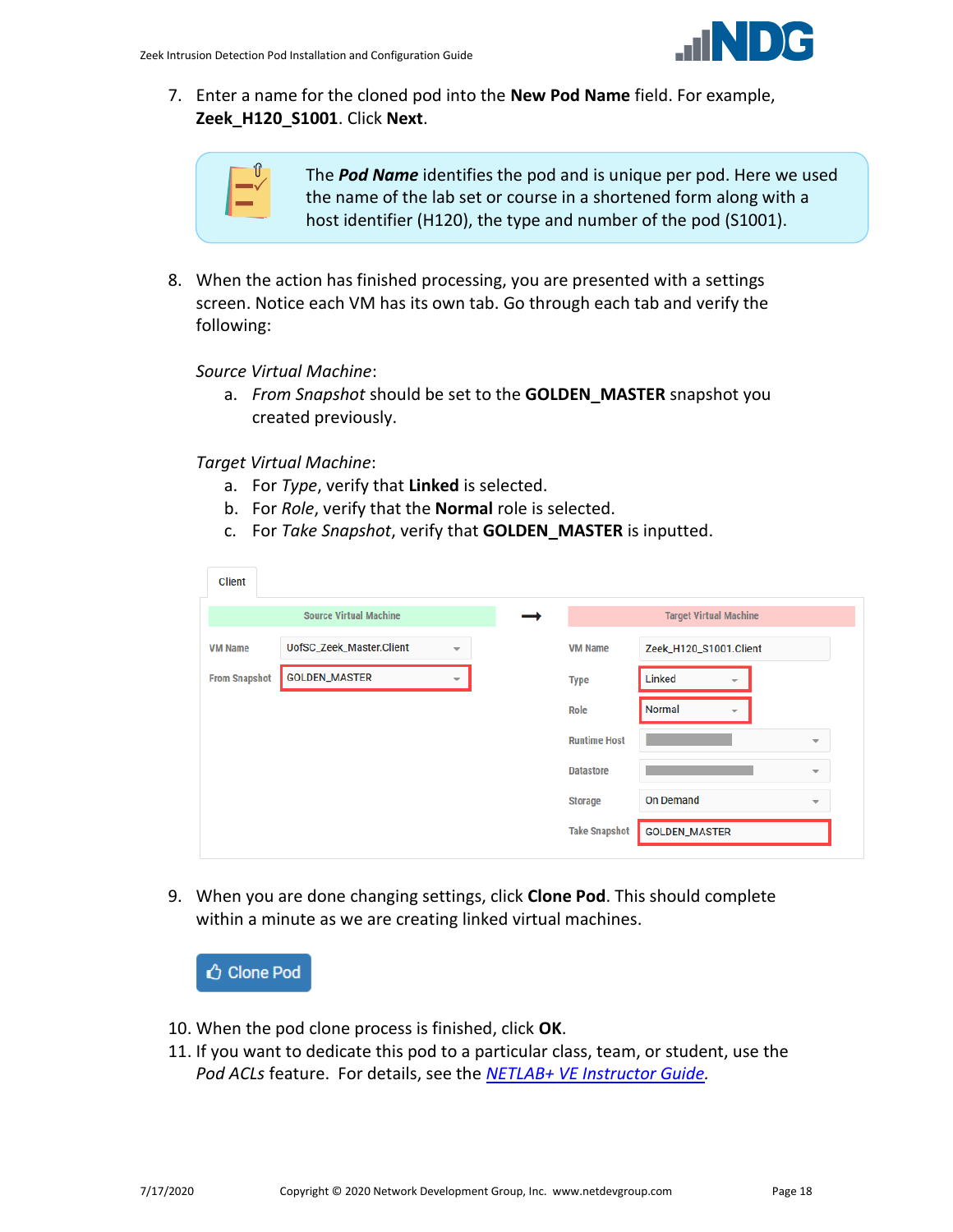

12. Click the **Online** Button on the *Pod Management* page to make the pod available.



The user pod can now be reserved. When the reservation becomes active, *NETLAB+* will automatically configure virtual machines and virtual networking for your new pod.

> The *GOLDEN\_MASTER* snapshot is the starting point for all pods. We recommend that you reserve the 1st pod and conduct some labs to make sure the snapshot images work correctly. If there are defects, make corrections to the images to the master pod and retake the *GOLDEN\_MASTER* snapshot before creating additional pods.

#### <span id="page-18-0"></span>**5.3 Copying Your Master Pod to the Second Host**

For this task, we will use the pod cloning utility to copy our master pod to the second host.

- 1. Log in to *NETLAB+* with the administrator account.
- 2. Select the **Pods** icon.



'ſf

- 3. Click on the master pod.
- 4. Make sure the pod is offline by selecting **Take Pod Offline**.
- 5. Click the **Clone** button to create a new pod-based on the settings of this pod.



6. Input a new ID value into the **New Pod ID** field. It is advised to keep the pods in numerical order. If the pod IDs are not in numerical order, they will not show up in the scheduler in numerical order. Click **Next**.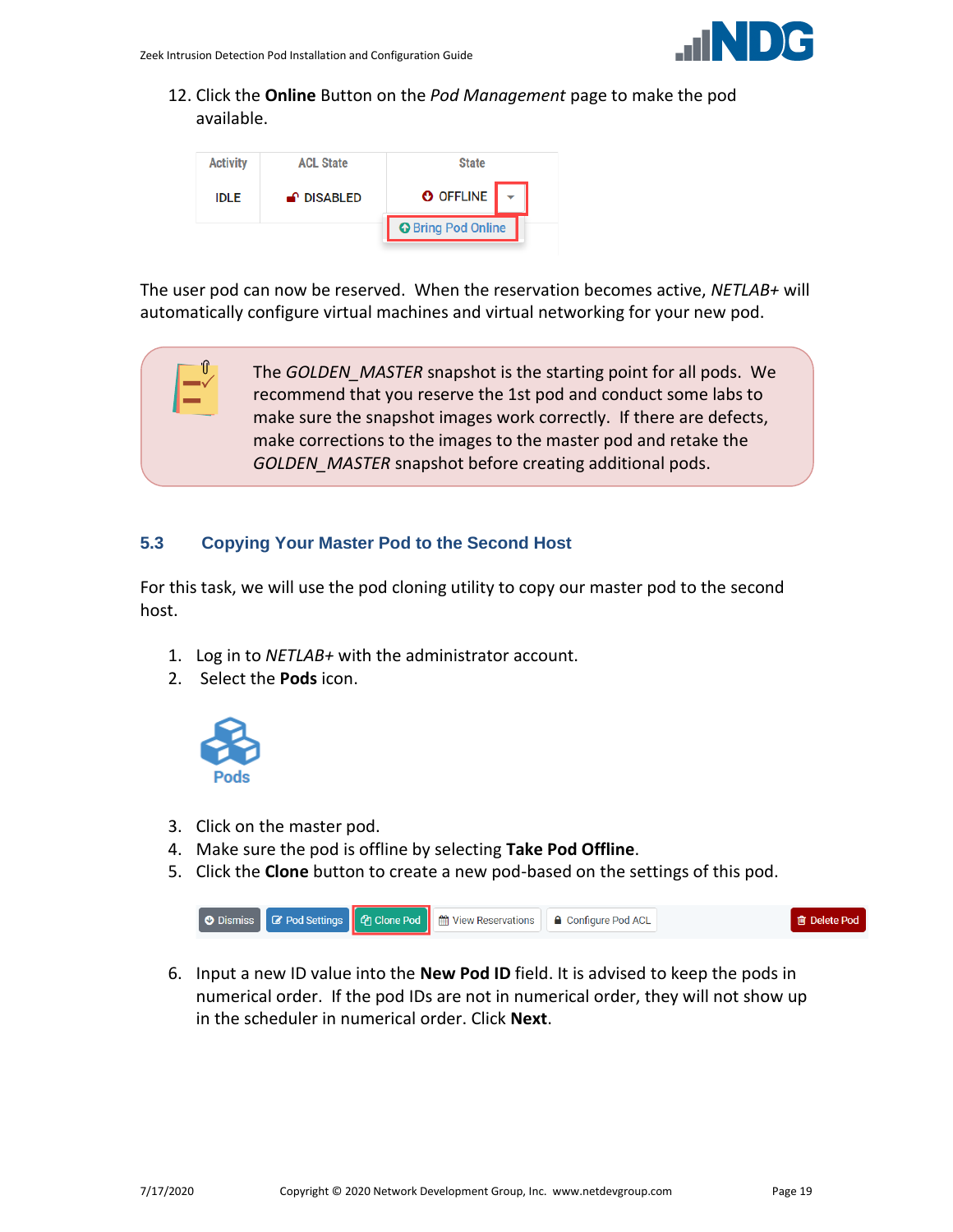

7. Enter a name for the cloned pod into the **New Pod Name** field. For example, **Zeek\_H130\_M1000**. Click **Next**.

| T |
|---|
|   |
|   |

The *Pod Name* identifies the pod and is unique per pod. Here we used the name of the lab set or course in a shortened form along with a host identifier (H130), the type and number of the pod (M1000).

8. When the action has finished processing, you are presented with a settings screen. Notice each VM has its own tab. Go through each tab and verify the following:

*Source Virtual Machine*:

a. *From Snapshot* should be set to the **GOLDEN\_MASTER** snapshot you created previously.

*Target Virtual Machine*:

- a. For *Type*, verify that **Full** is selected.
- b. For *Role*, verify that the **Master** role is selected.
- c. For *Take Snapshot*, verify that **GOLDEN\_MASTER** is inputted.
- d. For *Runtime Host*, select the second host system (which should be different than the system you are cloning from).

| Client               |                               |                          |                      |                                              |
|----------------------|-------------------------------|--------------------------|----------------------|----------------------------------------------|
|                      | <b>Source Virtual Machine</b> |                          |                      | <b>Target Virtual Machine</b>                |
| <b>VM Name</b>       | UofSC_Zeek_Master.Client      | $\overline{\phantom{a}}$ | <b>VM Name</b>       | Zeek_H130_M1000.Client                       |
| <b>From Snapshot</b> | <b>GOLDEN_MASTER</b>          | $\overline{\phantom{a}}$ | <b>Type</b>          | Full<br>$\overline{\phantom{a}}$             |
|                      |                               |                          | Role                 | <b>Master</b><br>÷                           |
|                      |                               |                          | <b>Runtime Host</b>  | $\overline{\phantom{a}}$                     |
|                      |                               |                          | <b>Datastore</b>     | $\overline{\phantom{a}}$                     |
|                      |                               |                          | <b>Storage</b>       | <b>On Demand</b><br>$\overline{\phantom{a}}$ |
|                      |                               |                          | <b>Take Snapshot</b> | <b>GOLDEN_MASTER</b>                         |

9. When you are done changing settings, click **Clone Pod**. This may take up to 30 minutes as full copies are being made. You may navigate away from the cloning progress screen, and then later return to the pod to check progress.

Clone Pod

- 10. When the pod clone process is finished, click **OK**.
- 11. Please test the master pod prior to cloning student pods.